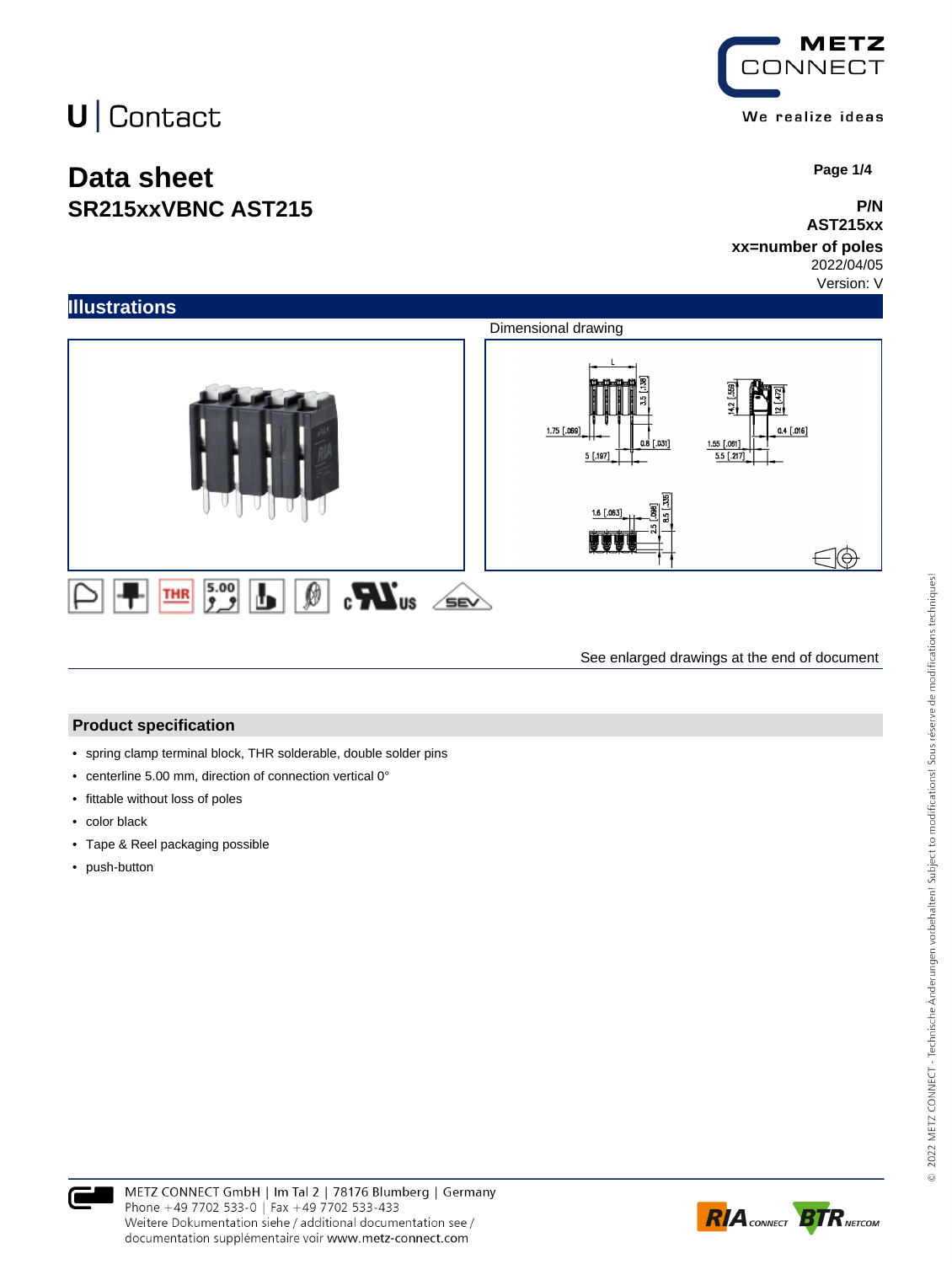## $U$  Contact

**Technical Data**

### **Data sheet SR215xxVBNC AST215**



 **Page 2/4**

#### **P/N AST215xx**

#### **xx=number of poles**

2022/04/05 Version: V

| General Data              |                  |                                                                |                |  |
|---------------------------|------------------|----------------------------------------------------------------|----------------|--|
| Solder pin length         | $3.5 \text{ mm}$ |                                                                |                |  |
| min. number of poles      | $\mathcal{P}$    |                                                                |                |  |
| max. number of poles      | 16               |                                                                |                |  |
| Insulating material class | CTI 600          |                                                                |                |  |
| clearance/creepage dist.  | $3.4 \text{ mm}$ |                                                                |                |  |
| Protection category       | <b>IP20</b>      |                                                                |                |  |
| Min. insul. strip length  | 8.5 mm           |                                                                |                |  |
| Rated current             | 13.5 A           |                                                                |                |  |
| Overvoltage category      | Ш                | Ш                                                              | Ш              |  |
| Pollution degree          | 3                | $\mathcal{P}$                                                  | $\overline{2}$ |  |
| Rated voltage             | 250 V            | 630 V                                                          | 630 V          |  |
| Rated test voltage        | 4 kV             | 4 kV                                                           | 4 kV           |  |
| Terminal data             |                  |                                                                |                |  |
| rat.wiring solid AWGmax   |                  | $0.08$ mm <sup>2</sup> - 1.5 mm <sup>2</sup> / AWG 28 - AWG 16 |                |  |
| rat.wiring strand.AWGmax  |                  | 0.08 mm <sup>2</sup> - 1.5 mm <sup>2</sup> / AWG 28 - AWG 16   |                |  |

| <b>Approvals</b> |  |
|------------------|--|
| ---              |  |

∕≡∎

 $c$   $\mathbf{M}$ <sub>us</sub>

approval UL - File No. **E121004** 

| V/A/AWG | $300 / 10 / 28 - 16$ |
|---------|----------------------|

1.5 mm² 250 V / 17.5 A / T60

| <b>Material</b>                    |                               |
|------------------------------------|-------------------------------|
| insulating material                | PA66/6T                       |
| flammability class                 | V <sub>0</sub>                |
| spring material                    | Spring steel                  |
| contact material                   | CuSn                          |
| Contact surface                    | Sn                            |
| <b>Glow-Wire Flammability GWFI</b> | 960 °C acc. to IEC 60695-2-12 |
| Glow-Wire Flammability GWIT        | 775 °C acc. to IEC 60695-2-13 |
| <b>REACh</b>                       | compliant                     |
| REACh - substance (SVHC)           | none                          |
| <b>Climatic Data</b>               |                               |
| upper limit temperature            | 105 °C                        |
| lower limit temperature            | $-40 °C$                      |
| general                            |                               |



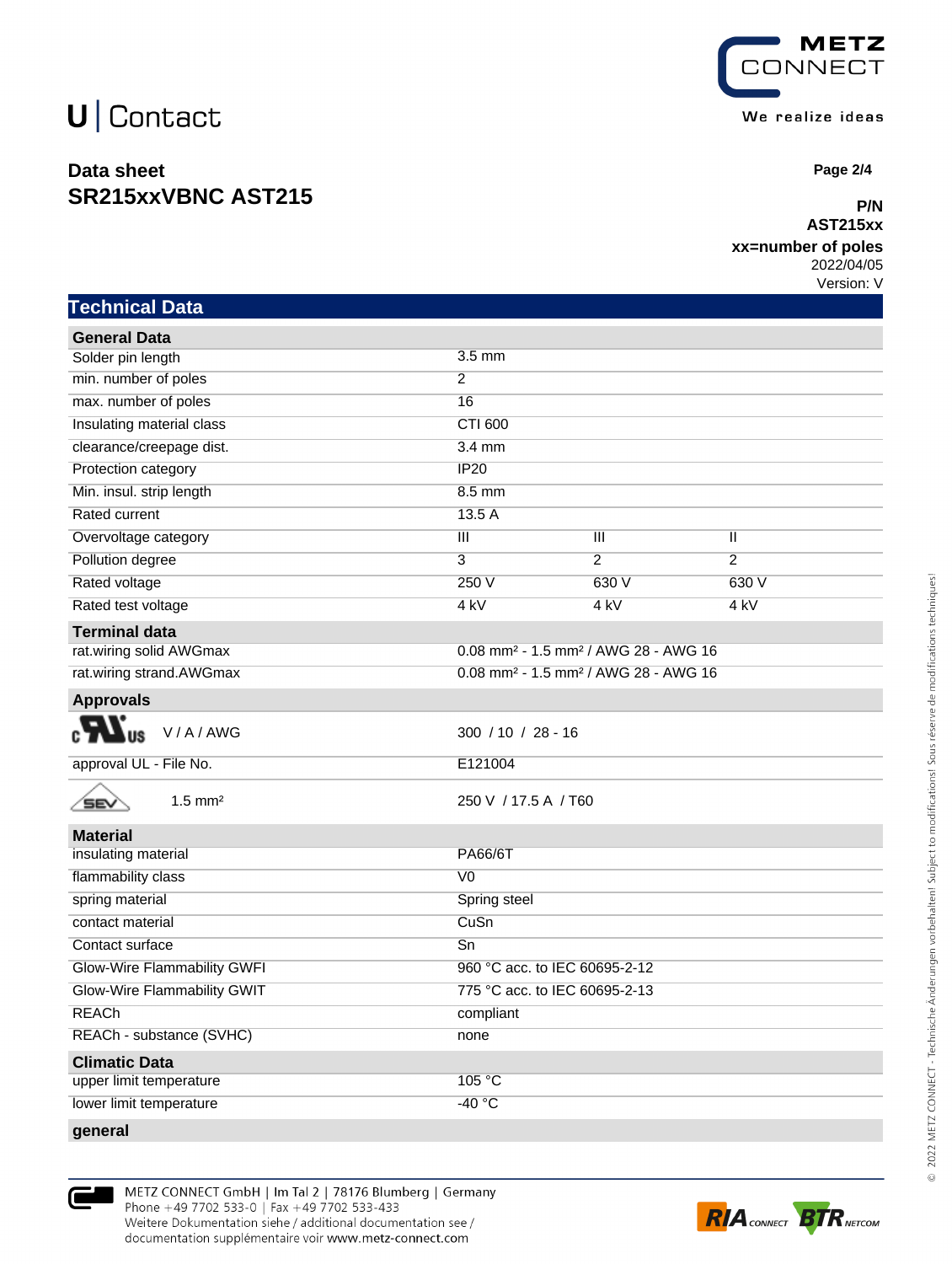## $U$  Contact

### **Data sheet SR215xxVBNC AST215**



 **Page 3/4**

**P/N AST215xx**

**xx=number of poles** 2022/04/05 Version: V

| <b>Technical Data</b> |                                    |
|-----------------------|------------------------------------|
| Tolerance             | ISO 2768 -mH                       |
| Solderability         | Acc. to IPC/JEDEC J-STD-020D-MSL 1 |